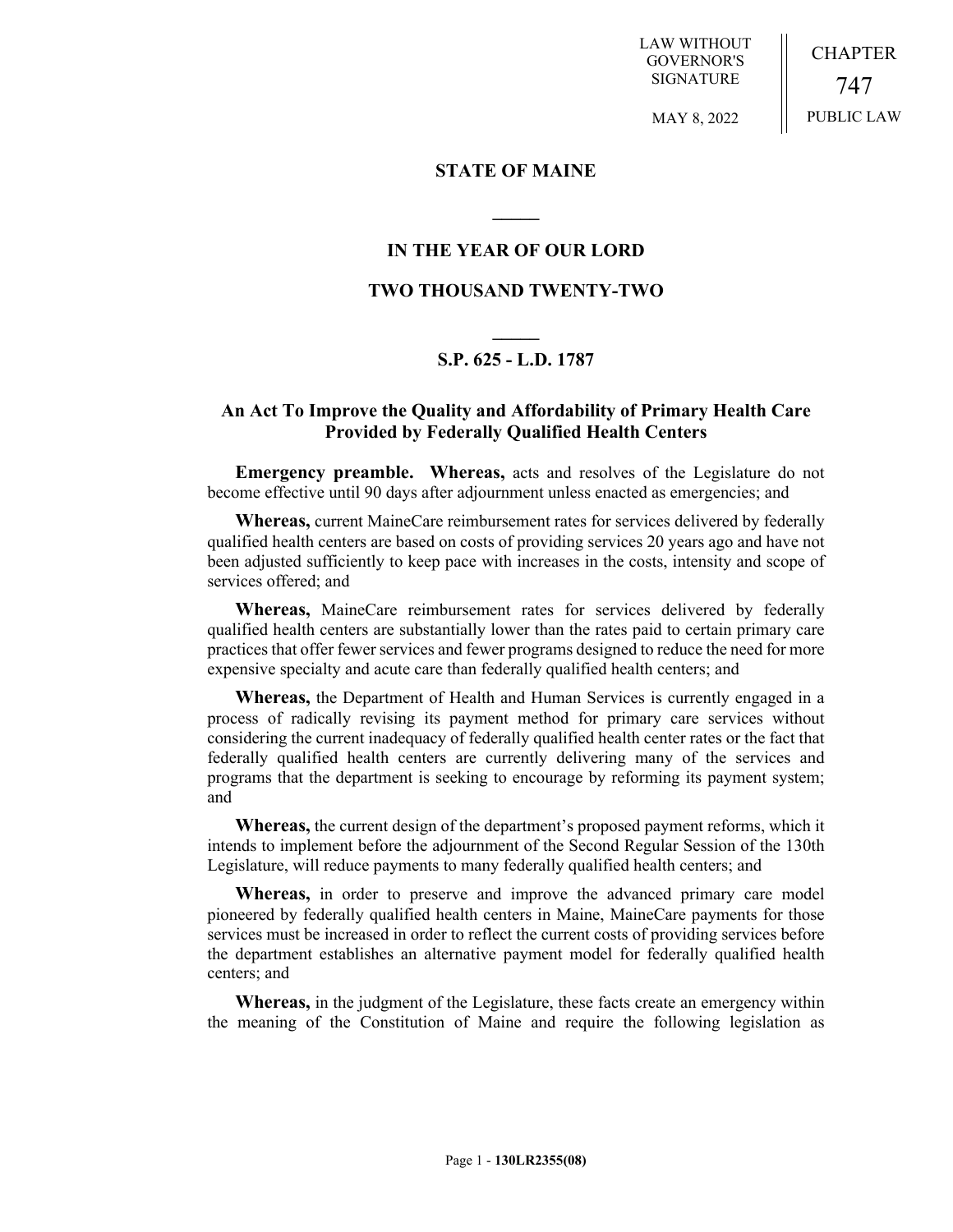immediately necessary for the preservation of the public peace, health and safety; now, therefore,

### **Be it enacted by the People of the State of Maine as follows:**

**Sec. 1. 22 MRSA §3174-V, first ¶,** as amended by PL 2003, c. 20, Pt. K, §11, is further amended to read:

Beginning in fiscal year 2003-04, the The reimbursement requirements listed in subsections 1 and 2 set forth in this section apply to payments for certain federally qualified health centers as defined in 42 United States Code, Section 1395x, subsection(aa)(1993).

### **Sec. 2. 22 MRSA §3174-V, sub-§3** is enacted to read:

**3. Updated base year option.** No later than March 1, 2023, department shall provide an alternative, updated prospective payment method for each federally qualified health center that is the same as the prospective payment system set forth in 42 United States Code, Section 1396a(bb)(3), except that the base year for determining the costs of providing services must be the average of the reasonable costs incurred in the center's fiscal years ending in 2018 and 2019, adjusted for any change in scope adjustments approved since the base year and for inflation measured by the federally qualified health center market basket percentage published by the United States Department of Health and Human Services, Centers for Medicare and Medicaid Services. Each federally qualified health center must be given the option to be reimbursed under the method provided by this subsection or under the method provided by federal law. After December 31, 2023, the department may update the base year described in this subsection to a more recent base year.

**Sec. 3. 22 MRSA §3174-V, sub-§4** is enacted to read:

**4. Change in scope adjustments.** The department's method for adjusting for changes in the scope of services provided by a federally qualified health center under the payment model provided under subsection 3 or 42 United States Code, Section 1396a(bb)(3) must adjust the center's reimbursement rate to reflect changes in its costs of providing services whenever the center establishes that it has experienced a material change in either:

A. The type, intensity, duration or quantity of services provided; or

B. The characteristics of the population receiving a service that affect the cost of the service.

An adjustment under this subsection must reflect costs incurred retroactive to the date that the department received the federally qualified health center request for the adjustment, unless the department determines that the change in scope was due to conditions or events that were beyond the control of the federally qualified health center, in which case the adjustment must be retroactive to the more recent of the date that the federally qualified health center incurred the cost increases requiring an adjustment and the date that is one year prior to the date the department received the federally qualified health center change in scope request.

**Sec. 4. 22 MRSA §3174-V, sub-§5** is enacted to read: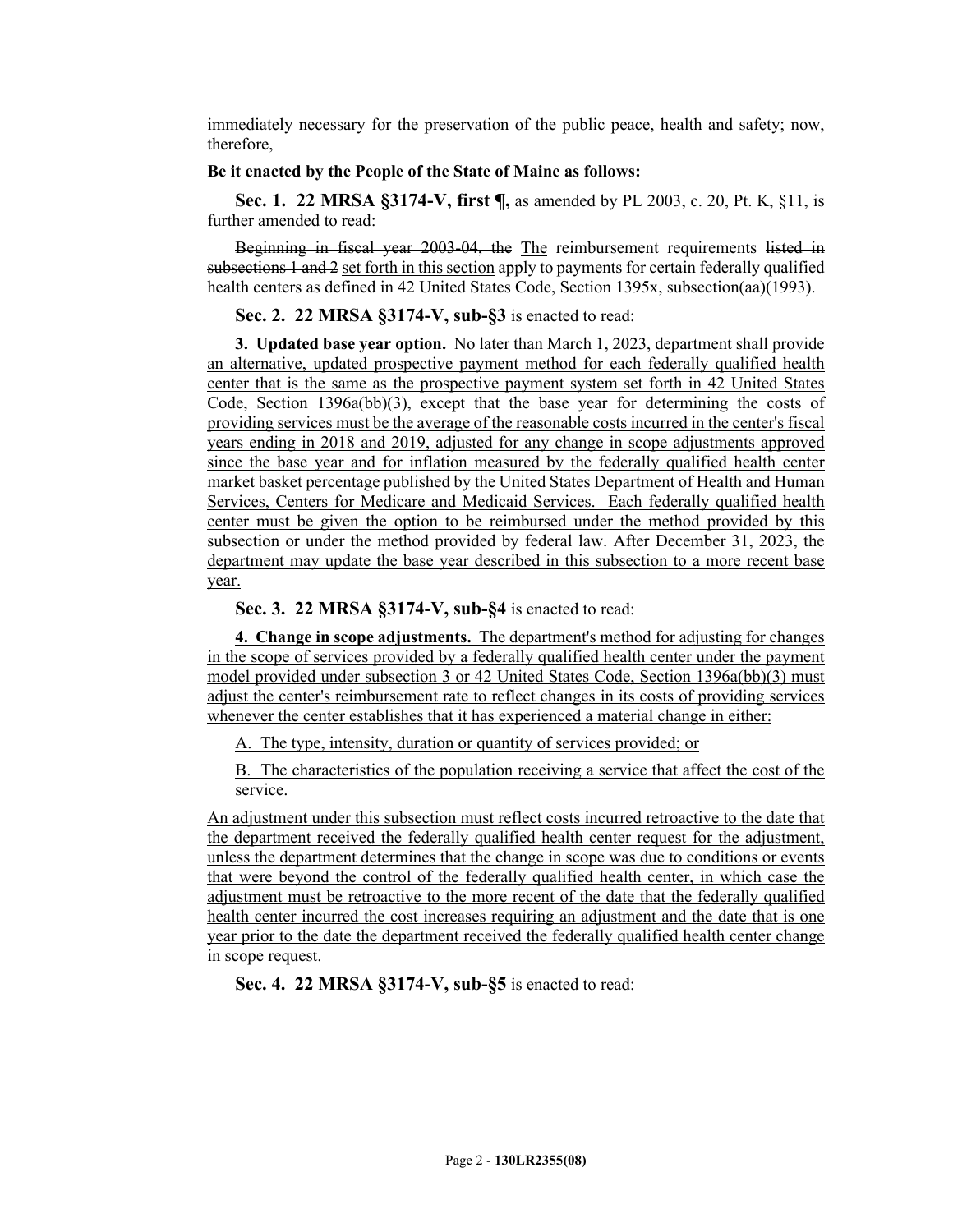**5. Alternative payment model.** The following requirements apply to any alternative payment model developed by the department for payments to federally qualified health centers.

A. The alternative payment model must be consistent with the requirements of 42 United States Code, Section 1396a(bb).

B. As long as federal law continues to require that the department allow a federally qualified health center to elect to use the prospective payment system set forth in 42 United States Code, Section 1396a(bb)(3), the alternative payment model developed under this subsection must be an additional option and not a replacement of the updated base year option provided in subsection 3.

C. In developing the alternative payment model, the department shall consult with federally qualified health centers and provide a reasonable opportunity for dialogue and exchange of data before any rule implementing such a model is proposed.

**Sec. 5. 22 MRSA §3174-V, sub-§6** is enacted to read:

**6. Rulemaking.** The department may adopt rules to implement subsections 3 to 5. Rules adopted pursuant to this subsection are routine technical rules as defined in Title 5, chapter 375, subchapter 2-A.

**Sec. 6. Rebasing process.** The Department of Health and Human Services shall confer regularly with a statewide association of federally qualified health centers as it develops rates to implement the updated base year option required by the Maine Revised Statutes, Title 22, section 3174-V, subsection 3 and shall provide each federally qualified health center in the State with draft rates implementing the option and working papers supporting those rates. No later than February 1, 2023, the department shall issue final rate letters implementing the option for each federally qualified health center electing the option, effective March 1, 2023.

**Sec. 7. Appropriations and allocations.** The following appropriations and allocations are made.

### **HEALTH AND HUMAN SERVICES, DEPARTMENT OF**

### **Medical Care - Payments to Providers 0147**

Initiative: Provides funding for the Department of Health and Human Services to provide for rebasing of federally qualified health center prospective payment system rates to 2018- 2019 average actual costs inflated to the current year using the federally qualified health center market basket percentage as an alternative to the current payment method.

| <b>GENERAL FUND</b>              | 2021-22 | 2022-23     |
|----------------------------------|---------|-------------|
| All Other                        | \$0     | \$1,629,628 |
| <b>GENERAL FUND TOTAL</b>        | \$0     | \$1,629,628 |
| <b>FEDERAL EXPENDITURES FUND</b> | 2021-22 | 2022-23     |
| All Other                        | \$0     | \$3,727,929 |
| FEDERAL EXPENDITURES FUND TOTAL  | \$0     | \$3,727,929 |